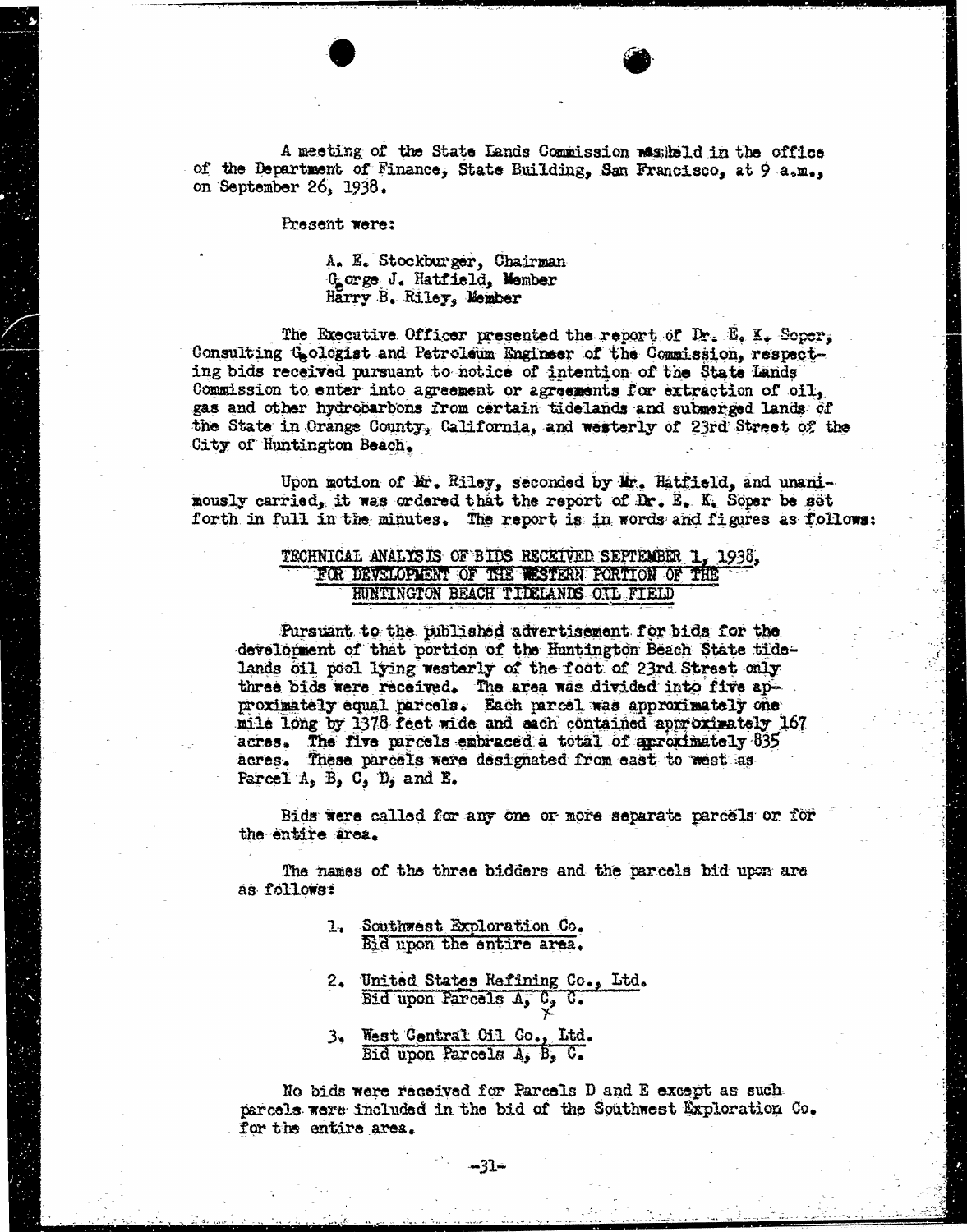In the agreements prepared by the State and included in the bid form, all development requirements such as offset drilling, number of wells required to be drilled, completion depths, etc., ware definitely prescribed; and minimum royalties on oil, gas and natural gasoline were specified. The bid forms specify that the oil royalty which the grantee shall pay to the State shall be according to the following formula:

> $R = P = 36.67$  $2.5 - .016667p - x$  factor

where R is the royalty rate in per cant applicable to the total value of the production of oil from each well during the month, and

P is the average daily production of the well, detemined by dividing the total production for the month by the total maber of production days of twenty-four hours eachr

provided, however, the Grantee shall pay at all times a minimum royalty of twelve and one-half  $(12\frac{1}{2})$  per cent upon such average daily production. The factor of the above equation was inserted by the bidder to establish the oil royalty which the bidder shall pay to the State.

The bid form specified that the royalty on gas and natural gasoline shall be payable to the State of California at the times and in the manner specified for the payment of royalty on oil and that the royalty on all dry gas and natrual gasoline shall be 15% of the market value at Huntington Beach, California, of such dry gas and natural gasoline.

In view of the fact that the terms of the agreements imposed identical requirements upon all prospective bidders as to drilling offset wells; intensity of drilling (at least. one well to ten acres) ; minimi royalties, etc., the evaluation of the technical features of the various bids is reduced to a consideration of the following three pointss

- 1. Comparison of the exact amounts of the royalty on oil ( as expressed by the formila) to be paid to the State by the various bidders for wells of various productive capacities.
- 2. Comparison of the exact amounts of the royalties on gas and natural gasoline to be paid to the State by the various bidders.
- 3. The measure of protection afforded by the terms of the various bids against drainage of oil and gasfrom the Stats tidelands by wells located on and producing from the adjacent uplands.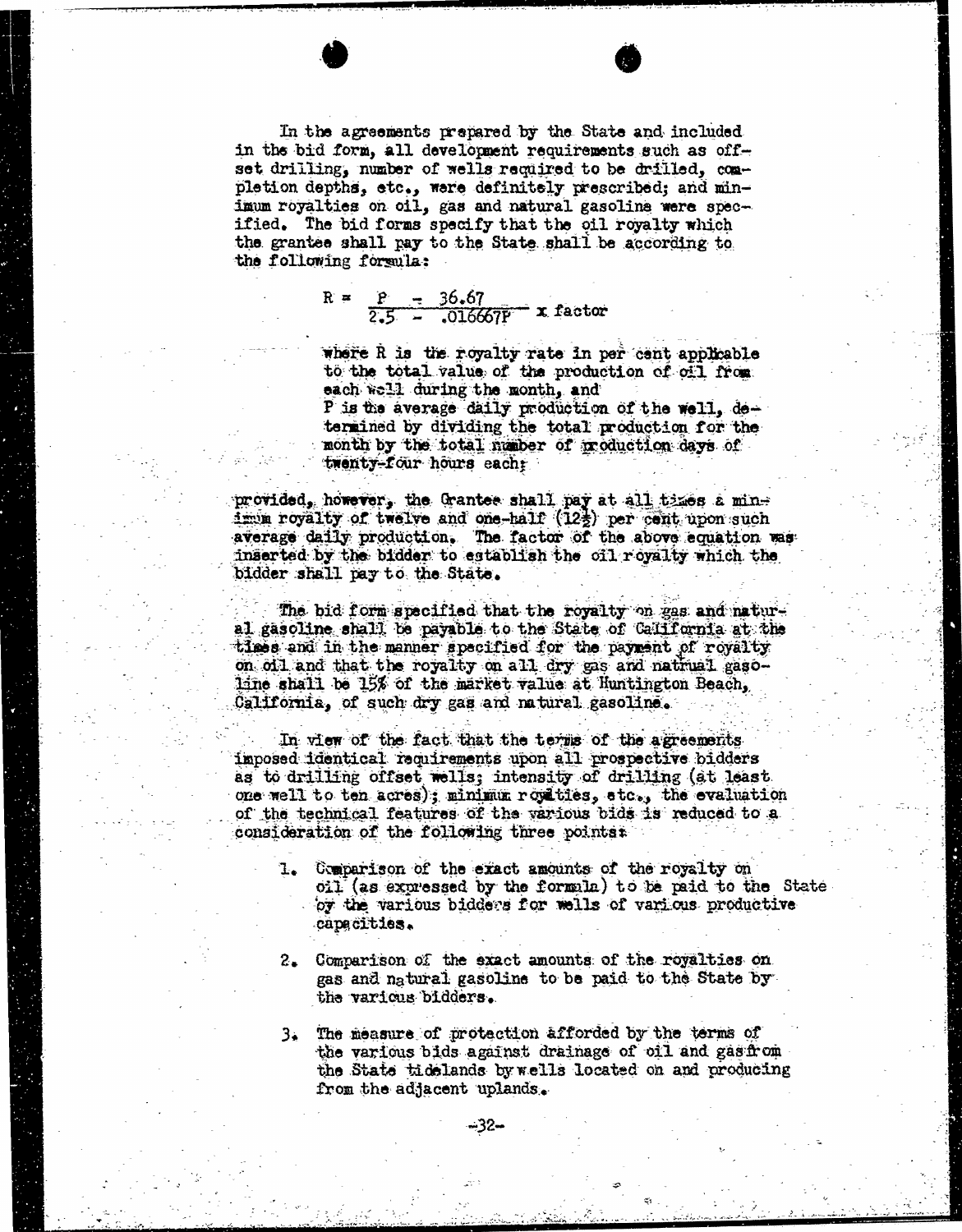# COMPARISON OF OIL ROYALTIES OFFERED UNDER THE VARIOUS BIDS

| Average daily<br>production<br>of well<br>Barrels per day | Per Cent Royalty<br>Bid of Southwest<br>Exploration Company | Per Cent Royalty<br>Bid of United<br>States Refining<br>Company, Ltd. | For Cent Royalty<br>Bid of West<br>Central Oil Co.,<br>L#d. |  |  |
|-----------------------------------------------------------|-------------------------------------------------------------|-----------------------------------------------------------------------|-------------------------------------------------------------|--|--|
| 80.29                                                     | $12.50$ (min.)                                              | 12.50                                                                 | 12.50                                                       |  |  |
| 82.55                                                     | 13.02                                                       | $12,50 \text{ (min.)}$                                                | 12.50                                                       |  |  |
| 85.37                                                     | 13.65                                                       | $13 - 10$                                                             | 12.50 (min.)                                                |  |  |
| 100                                                       | 16.71                                                       | 16.05                                                                 | 15.28                                                       |  |  |
| 125                                                       | 21.21                                                       | $20 - 35$                                                             | 19.37                                                       |  |  |
| 150                                                       | 24.94                                                       | 23.94                                                                 | 22.78                                                       |  |  |
| 175                                                       | 28.08                                                       | 26.97                                                                 | 25.67                                                       |  |  |
| 200                                                       | 30.79                                                       | 29.5%                                                                 | $28 - 14$                                                   |  |  |
| 225                                                       | 33.15                                                       | 31.82                                                                 | 30.28                                                       |  |  |
| 250                                                       | $35 - 20$                                                   | 5.79                                                                  | 32.16                                                       |  |  |
| 275                                                       | 37.02                                                       | 35.53                                                                 | 33.82                                                       |  |  |
| 300                                                       | 38.62                                                       | 37.08                                                                 | 35.29                                                       |  |  |
| 325                                                       | 40.06                                                       | 38.46                                                                 | 36.60                                                       |  |  |
| 350                                                       | 41.36                                                       | 39.71                                                                 | 37.79                                                       |  |  |
| 375                                                       | 42.54                                                       | $10 - 81$                                                             | 38.86                                                       |  |  |
| <b>LOO</b>                                                | 43.60                                                       | 41.86                                                                 | 39.84                                                       |  |  |
| 425                                                       | 44.57                                                       | 42.79                                                                 | 40.72                                                       |  |  |
| 150                                                       | 45.46                                                       | 43.64                                                                 | 41.Sk                                                       |  |  |
| 475                                                       | 46.29                                                       | 44.44                                                                 | 12.29                                                       |  |  |
| 500                                                       | 47.05                                                       | 15.17                                                                 | 42,98                                                       |  |  |
| 750                                                       | 52.31                                                       | $50 - 21$                                                             | 47,79                                                       |  |  |
| 1000                                                      | 55.27                                                       | 53.07                                                                 | 50.51                                                       |  |  |
| 1500                                                      | 58.53                                                       | 56.19                                                                 | 53.48                                                       |  |  |
| 2000                                                      | 60.27                                                       | 57.86                                                                 | 55.06                                                       |  |  |
| 2500                                                      | 61.35                                                       | 58.89                                                                 | 56.05                                                       |  |  |
| 3000                                                      | 62.08                                                       | 59.60                                                                 | 56.72                                                       |  |  |
| F000.                                                     | 63.03                                                       | 6.51                                                                  | 57.59                                                       |  |  |
| 5000                                                      | 63,60                                                       | 61.06                                                                 | 58.11                                                       |  |  |
| 7500                                                      | 64.38                                                       | 61.81                                                                 | 58.82                                                       |  |  |

# COMPARISON OF THE ROYALTIES BID ON TRY GAS AND NATURAL GASOLINE

The royalty offered on dry gas and natural gasoli the same on all three bids, i.e., 15% of the market value of dry gas produced and 15% of the market value of all the natural gasoline and other products extracted and saved from the gas prodiced. This is equal to the minimum royalty on dry gas and natural gasoline specified in the agreements.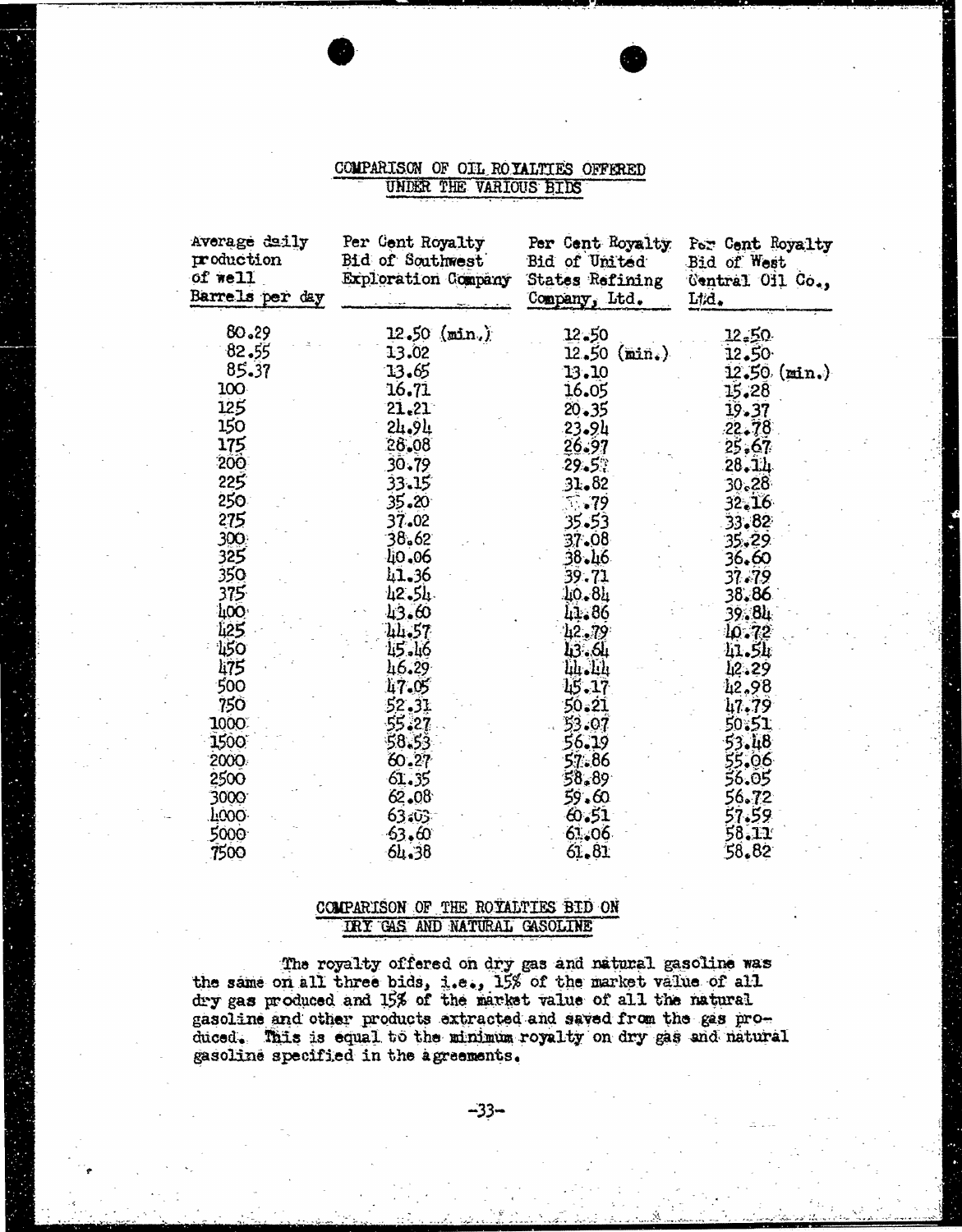# ANALYSIS OF BIDS FROM STANDPOINT OF PROTECTION OF THE STATE LANDS AGAINST DRAINAGE OF OIL AND GAS

At the present time the area for which bids were called is. subject to drainage of oil and gas from 14 Standard Oil Company of California wells located along the shore line from the foot of 23rd Street westward to a point near the western city limits of Huntington Beach. These wells in order of location from east to west are known as Standard Oil Co. Pacific Electric wells Nos. 18, 7, 17, 16, 19, 20,  $21, 22, 26, 23, 24, 25,$  and 2; and Standard Oil Co. Bolsa No. 31 (at the extreme western end of the area). It is probable that some of the Standard Oil Co. wells along the north edge of Ocean Avenue in the so-called "Barley Patch" area also have contributed to the drainage of oil and gas from the State lands.

In addition to the direct drainage due to the Standard Oil Company wells along the shore enumerated above, there is another source of loss to the State which, indirectly, has the same effect. as drainage, due to ten State tideland wells bottomed beneath the ocean in the oftreme eastern portion of the area under consideration, which are paying considerably smaller royalties to the State than would be paid by the present bidders on the oil and gas production which they may secure. Nine of these existing State royalty wells at the east end of the area are bottomed in Parcel A and one is bottomed in Parcel B. These ten wells are drawing oil and gas from the undrilled portions of Parcels A and B and lowering the reservoir pressure. While it is true that the State receives royalty on all oil and gasproduced from these ten wells, the royalty rates are much less than those offered by the present bidders. Thus the granting of easements with higher royalty rates to present bidders requiring the drilling of additional wells on Parcels A and B will result in increasing the State's revenue from the oil and gas in this portion of the pool.

Referring again to the wells of the Standard Oil Company of California located along the shore on the uplands and known as the Pacific Electric wells, 5 of these wells are opposite Parcel A; 5 are opposite Parcel B, and 3 are opposite Parcel C. There are no upland wells opposite Parcel D. The Standard Oil Company Bolsa  $#31$  well is the only well opposite Parcel E. The oil and gas drainage being suffered by the State which is due to the 13 Standard Oil Co. Pacific Electric wells opposite Parcels  $A_j$ , B, and C. mill be stopped under the terms of each of the bids received since the agreements all require the immediate drilling of offset wells to prevent such drainage. But any drainage which may be due to Standard Oil Co, Bolsa #31, opposite: Parcel E would continue under the bids of the United States Refining Company, Ltd. and the West Central Oil Co., Ltd.; since these bids cover only Parcels A, B, and C. The Southwest Exploration Company which bid on the entire area would be required to drill an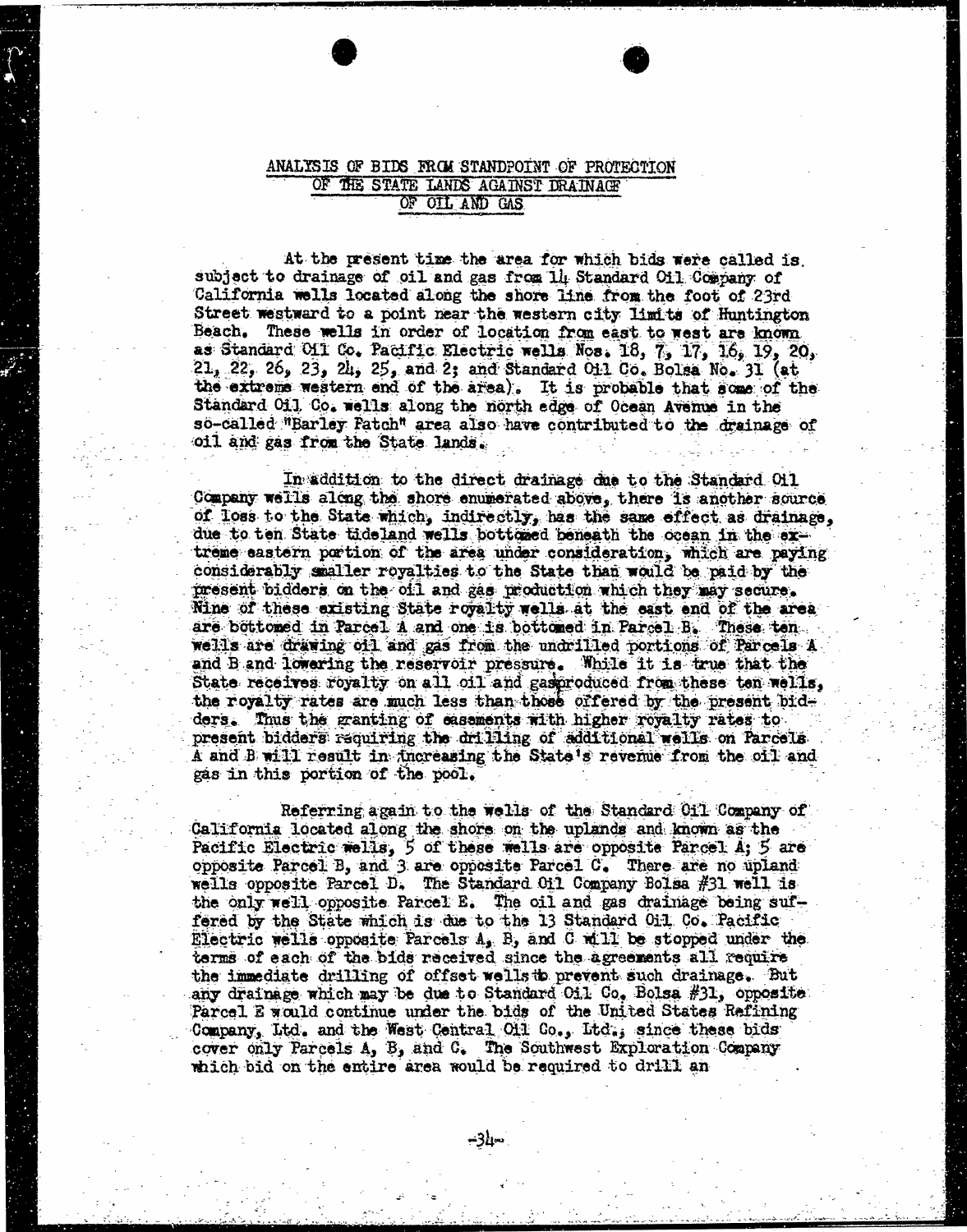offset well against Standard's Bolsa #31 well in addition to 10 offset wells against Standard Pacific Electric wells. No offsets are required under the agreement for Standard's Pacific Electric wells Nos. 18 and 7 since these are already offset by the existing State royalty wells producing from Parcel A above referred to at the extreme east end of the area .

If the Standard Oil Company should in the future drill additional productive upland wells along the Pacific Electric right-of-way or along Ocean Avenue opposite Parcels D and E, the bid of the Southwest Exploration Company provides for the rmediate offsetting of such wells, but if the bid of the United States Refining Co.; Itd., or the West Central Oil Co., Ltd. is accepted, covering only Parcels  $A_i$  B, and C, no drainage protection would be secured against future upland wells opposite Parcels D and B.

The oil and gas possibilities of tthe west end of the area under consideration, embraced within Parcels D and E, are at present of doubtful value since this part of the area may be beyond the commercially productive limits of the geological structure. No bids were tendered on these two parcels separately, and it is doubtful whether the State could get a bid on either of these two parcels until further development demonstrates their prospective worth. The Southwest Exploration Company bid provides for the drilling of an offset well on Parcel E which would presumably determine the oil potentialities of this part of the area. The bids of the other two bidders would not accomplish this.

.It may be argued that if the bid is awarded to the Southwest Exploration Company, the company may elect to quitclaim a portion of the area in Parcel E and thus avoid drilling a well there to offset Standard 011 Company's Bolsa #31 well. Since there are at present no offset requirements on Parcel D, it may be argued that by quitclaiming a ton acre offset area in Parcel E, the Southwest Exploration Company could thus hold the balance of Parcel E and all of Parcel D without drilling upon these parts of the area. It should be clearly understood that in such an event, there would be no drainage loss to the State since there are no upland wells opposite Parcel:D and the Standard's Bolsa #31 well opposite Parcel E is producing only a few barrels per day and has never produced oil in profitable quantities, The agreement provides that if a commercially profitable well should at any time be drilled on the adjacent uplands opposite Parcels D and E, the permittes must immediately drill an offset to such well or quitclaim the offset tract. If the permittee should elect to quitclaim in lieu of drilling, then the quitclaimed area would be available to other bidders,

Furthermore, the bid agreement provides that "The State shall have the right to restrict by appropriate rules and regulations the spacing of wells and the rate of drilling and production of such wells to prevent the waste of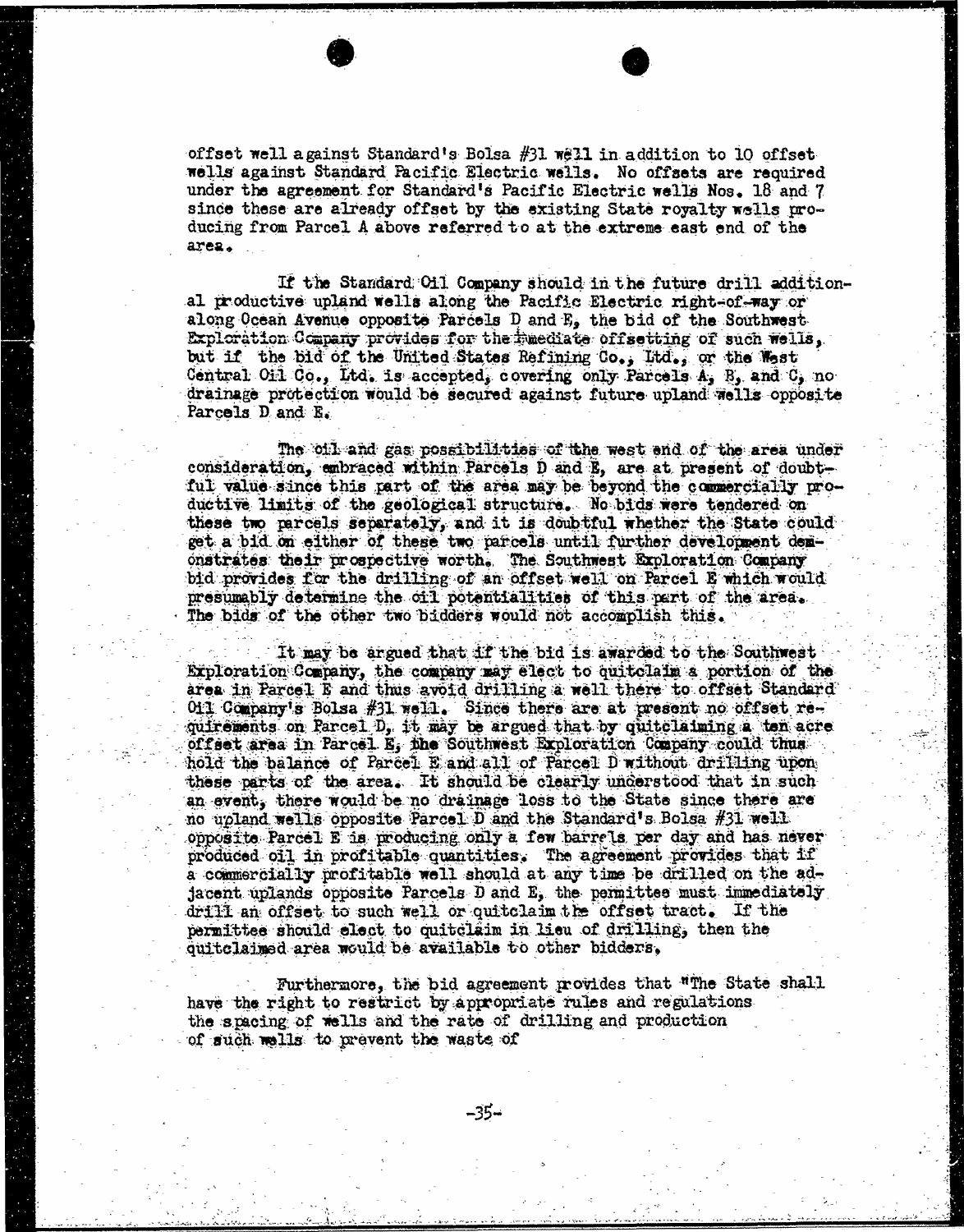oil and gas and promote the maximum economic recovery of oil and gas from, and the conservation of reservoir energy in each zone or separate under ground source of supply of oil or gas covered in whole or in part by this agreement, and further that the State may issue rules and regulations which may be amended from time to time to effectuate the purpose of this subsection  $-$ . It is my opinion that under these provisions the State may, if necessary or desirable, require the permittse to drill an exploratory well on Parcel D or E if the permittee should neglect to do so. It is, therefore, not true that under the easement the permittee could "tie up" the western portion of the area without drilling any wells thereon.

It may be further argued that it would be to the State's ad- vantage to grant permits only upon Parcels A, B, and C at the present time and offer Parcels D and E for bids at some future time in the hope that such future bids, if any, would offer higher royalty rates than those contained in the bid of the Southwest Exploration Company, In my opinion any royalty offers to the State on Parcels D or E, together or separately, would be less than the royalty rates offered in the present bid of the Southwest Exploration Company, because as previously stated the geological conditions and the results obtained in Standard's Bolsa well #31 indicate that the area is of doubtful value for oil and gas production. If the State should hold Parcels D and E intact and not offer them for bidding until future developments may demonstrate their prospective worth, and if such future developments should indicate that these parcels will be highly productive, it is my opinion that the State could not expect to receive royalty bids on Parcels D and E materially better than those now offered by the Southwest Exploration Company. If the State should follow the course of deferring the offering of Parcels D and E to bidders until future divelopments demonstrate their oil possibilities, it might pastly follow that such developments, if unfavorable, could prevent the State from every getting these two parcels tested for oil.

A comparison of the number of acres per well required to be drilled under the terms  $\leq$  of  $\pm$  if its  $\leq$  bid of the Southwest Exploration. Company with the number of acres per well which would be required under the terms of the so-called Olson and O'Donnell Bills is as follows:

| Bid of Southwest Exploration D acres per well |  |  |  |
|-----------------------------------------------|--|--|--|
| $0$ ison Bill 12 acres $\frac{1}{2}$          |  |  |  |
|                                               |  |  |  |
|                                               |  |  |  |

From this comparison it is apparent that the present bids are more favorable to the State as to the number of wells required than would be the case under the proposed Olson and O'Donnell oil leasing bills.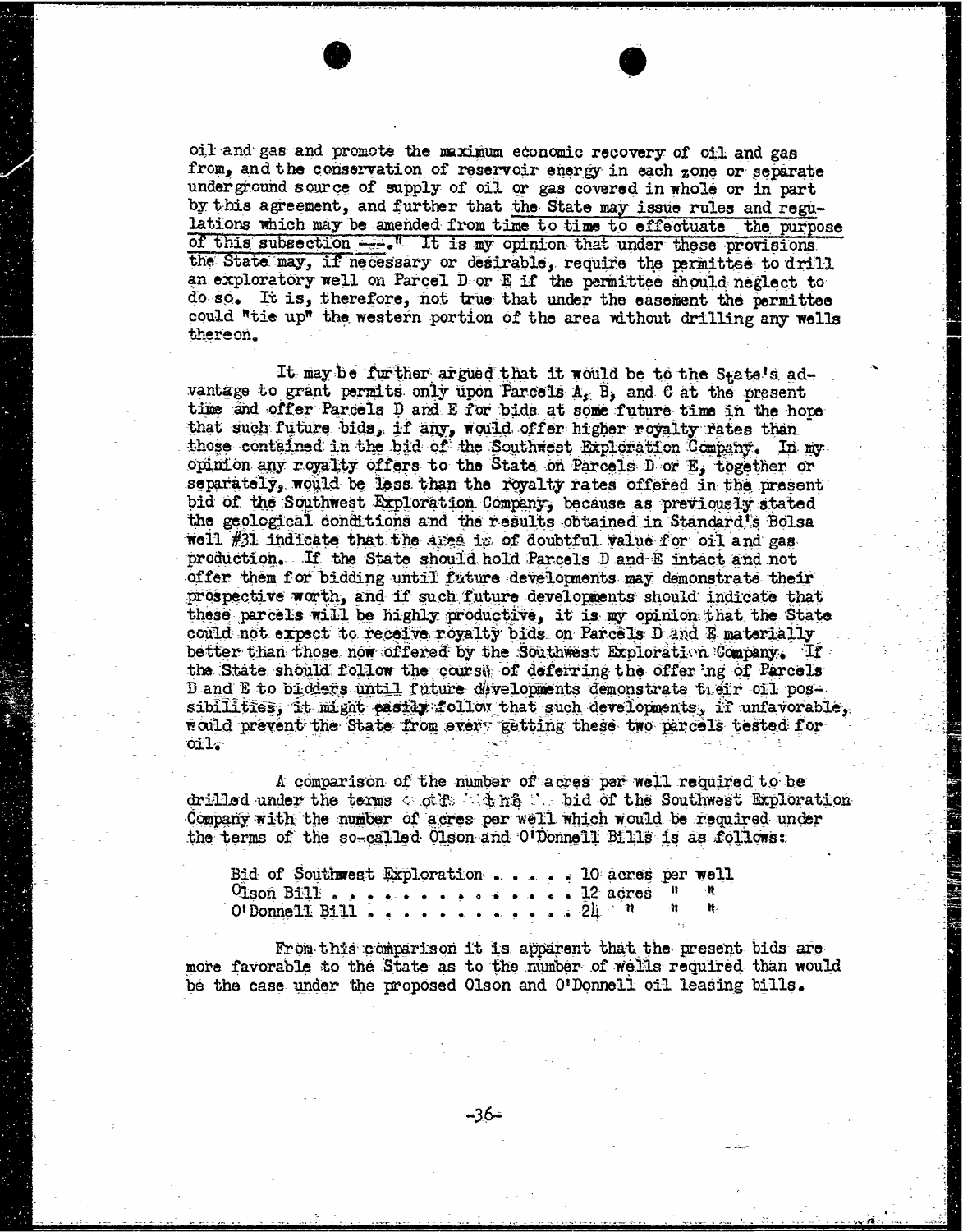#### RECOMMENDATION

It is my opinion that the bid of the Southwest Exploration Company offers the most profitable and advantageous terms to the State for the following reasons:

- 1. The bid offers the highest royalty on oil for wells of all capacities above that at which the minimum royalty of  $12\frac{1}{2}$  per cent applies.
- 2. The bid offers the same royalty for dry gas and natural gasoline as offered by the other two bidders.
- 3. The bid offers the best means of immediately protecting all parts of the tideland area against drainage.
- The bid is the only one of the three received which fulfills the requirement set forth; i.e., that documentary evidence must be shown that the bidder has secured all necessary rights-of-way and easements through the uplands from all upland owners .

(SIGNED) E. K. SOPER

September 3, 1938. Consulting Geologist and Engineer

Mr. Riley: I move that resolution be put as follows:

#### RECITAL

Pursuant to notice of intention of the State Lands Commission to enter into agreement or agreements for the extraction of oil, gas and other hydrocarbons, from certain tidelands and submerged lands of the State situate in Orange County, California, published in accordance with law, bids were received from United States Refining Company, Ltd., a corporation, West Contral Oil Company, Lid., a corporation, and Southwest Exploration Company, a corporation, which bids were opened at meeting of the State Lands Commission held September 19, 1938, in Room 301, State Building, Los Angeles, California.

It appears that the bids of the United States Refining Company, Itd.; a corporation, and West Central Oil Company, Ltd., a corporation, do not qualify in accordance with Section 89 of the "State Lands Act of 1938" and the said notice of the Commission, on account of inability to furnish all necessary sites and rights of way, and, therefore, should be rejected.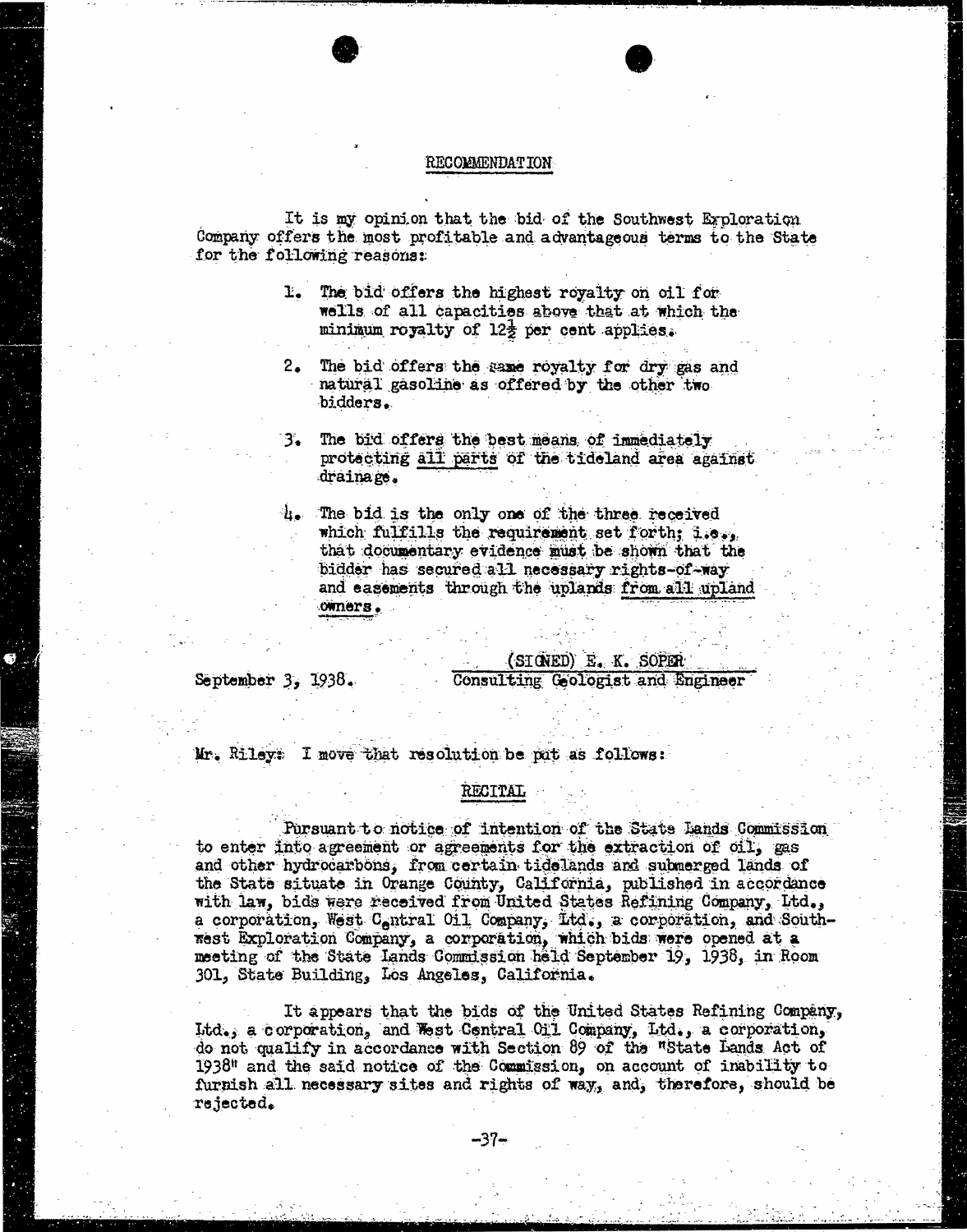It further appears that the Southwest Exploration Company, a corporation, has the qualifications set forth in the "State Lands Act of  $1938<sub>9</sub>$ <sup>n</sup> and has met all the requirements of the "State Lands" Act of 1938" and said notice of this Commission, and that the Southwest Exploration Company, a corporation, is the highest qualified bidder, and the bid thereof has received the approval of the Attorney General as to form.

 $\left|\mathbf{x}_{t}\right|$ 

NOW THEREFORE BE IT RESOLVED That the bids of the United States Refining Company, Ltd., a corporation, and West Central Oil Company, a corporation, be and each of them is hereby rejected; and

BE IT FURTHER RESOLVED That the bid of the Southwest Exploration Company, a corporation, be accepted as submitted,

The roll was called and the resolution was adopted by the following vote:

Ayes - George J. Hatfield Harry B. Riley Arlin E. Stockburger

#### Noes - None

Mr. Riley: I move that resolution be put as follows:

BE IT RESOLVED That the Attorney for the Division of State Lands be; and he is, hereby, authorized, empowered and directed, to execute upon behalf of the State Lands Commission that certain Agreement for Easement No. 392, Huntington Beach, constituting the bid of the Southwest Exploration Company, a corporation; and

BE IT FURTHER RESOLVED That the Attorney be, and he is, hereby, authorized, empowered and directed, to do any and all things necessary to effectuate the intentu and purposes of this resolution and the "State Lands Act of 1938" insofar as applicable thereto.

The roll was called and the resolution was adopted by the following vote;

Ayes - Gorge J. Hatfield Harry B. Riley Arlin E, Stookburger

Noes - Hone

Mr. Hatfield: I move the resolution be put as follows;

BE IT RESOLVED That Standard Oil Company of California, a corporation, the Huntington Beach Company, a corporation, Pacific Electric Land Company, a corporation, Pacific Electric Railway Company, a corporation, be required to enter into an agreement with the State of California to grant nominses of the State Lands Commission permits to drill, maintain and operate wells through and across lands of the permitter, described as follows, towits